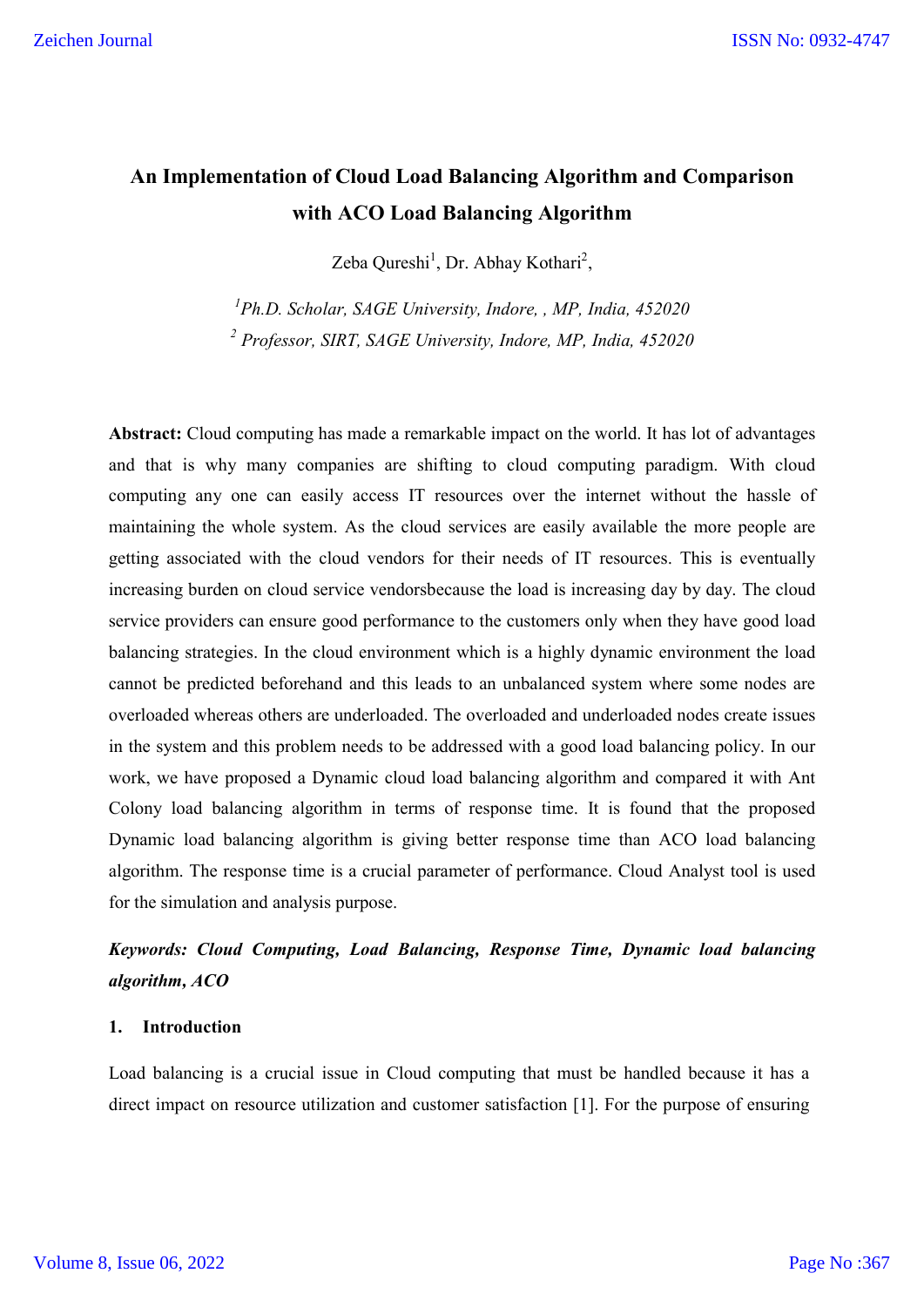that no single node is overworked and that other nodes are not left idle, load balancing distributes the dynamic local workload evenly among all of the nodes in the overall Cloud environment. This strategy, by improving overall system performance and resource utilization, contributes to improved levels of user satisfaction as well as more efficient use of system resources [2]. The distributed system also makes certain that each and every computing resource inside it is allocated in an equitable and effective manner [3]. Many different types of load balancing strategies are implemented in order to minimize system bottlenecks caused by an imbalanced load. While load balancing can assist prevent a service from going down completely, it cannot prevent a component from failing completely. An additional advantage is that it optimizes the flow while simultaneously minimizing reaction times and preventing the system from getting overloaded. In addition to helping businesses save money [3], load balancing systems can also help them reduce their environmental impact.

#### **2. Related Work**

Radojevic and Zagar[4] proposed a Central Load Balancing Decision Model, which is a variant of the Round-Robin algorithm that is more efficient (CLBDM). The suggested algorithm made use of the round robin principle as its foundation, while it also monitored the duration of communication between the server and the client by calculating the total time it took to complete a job on a certain Cloud resource. The findings indicate that the new algorithm incorporates information from the end user experience and virtualized computer settings, and that it can either proactively influence load balancing decisions or reactively adjust decisions when dealing with crucial situations. However, the proposed method incorporated additional aspects that could jeopardise the overall stability of the computer system, despite the fact that the proposed model resolves many of the concerns that can arise with today's accessible models. It is probable that the introduction of CLBDM as a central management module may have an impact on both the load balancing decisions and the virtual server resources, which will result in a single point of failure in some cases. Furthermore, in the lack of suitable design and engineering in the characteristics such as dependability, resilience, and robustness, CLBDM might result in severe performance issues or even the complete system's inability to function. One more issue that has contributed to the unreliability of CLBDM is that it has a tendency to get stuck in unexpected loops and to flap its choice between nodes, leading in poor performance and end-user experience.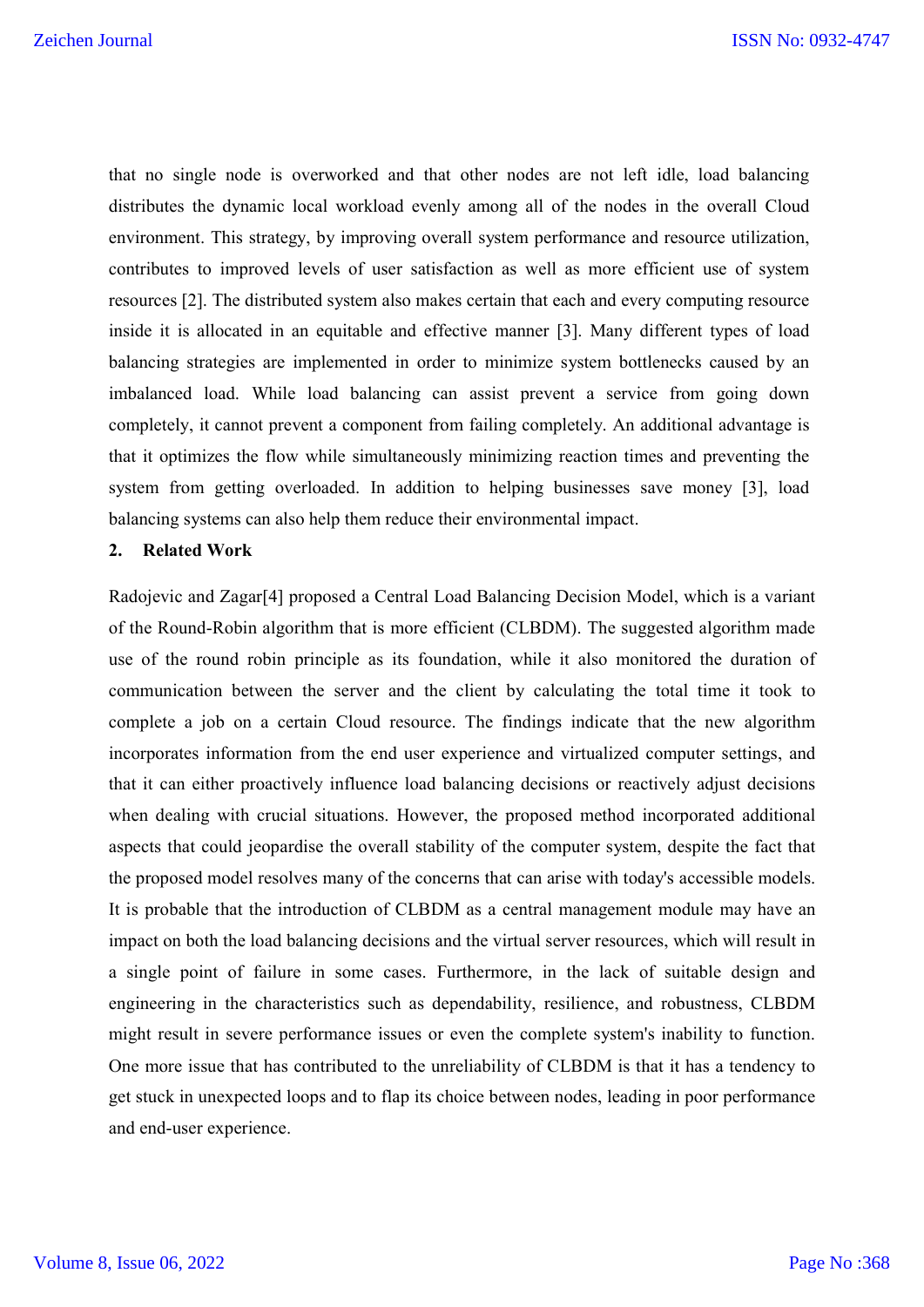Shah and Farik[5] suggested a hybrid static approach that combined the weighted round robin technique with the maximum-minimum load balancing algorithm to achieve better performance. The capacity of the server's resources was calculated in this study by utilising the weight assignment function of the weighted round robin algorithm before the load assignment was completed. Furthermore, this is paired with the properties of the max-min method, which calculates the minimum and maximum execution times, respectively. As a result, the maximum time value that has been determined is utilized to allocate jobs to the appropriate machines. Because it is known before task scheduling is completed, this strategy can make use of the greatest amount of time for job completion and scheduling the more time-consuming tasks. Furthermore, because all work will be distributed in a round robin format, the strategy is more effective at combating famine than other methods. However, a significant disadvantage of this method was that it was incompatible with complicated infrastructures and constantly changing user requirements.

Nayak and Patel [6] did an analytical investigation on the existing throttled algorithms and their performance in Cloud networking in order to find a means of balancing the load on the cloud infrastructure. For the purpose of balancing the load, the researchers presented a modified throttled algorithm. The findings demonstrated that the proposed improved throttle algorithm performed well despite the fact that the underlying capacity of one VM differed significantly from the other. When making the decision on which VM to utilize, this updated proposed algorithm took into account a greater number of criteria, such as the expected response time and the loading state. The CPU utilization of the virtual machine was used to compute the estimated response time. The results of the analysis revealed that the use of a more efficient throttled load balancing algorithm with less overhead resulted in an increase in the number of user requests handled and better VM allocation, which in turn will result in a reduction in the number of requests denied when they arrive at the Cloud's data center. New static load balancing, presented by Raj [7], is a modified version of the original static load balancing. Findings from the research conducted by Patel and Shah [8] demonstrated that the application of the proposed throttling algorithm reduces response time, datacenter request servicing time, and cost. While conducting an in-depth comparative and analytical research of the existing and suggested throttle algorithms, it was discovered that in order to assess the availability of virtual machines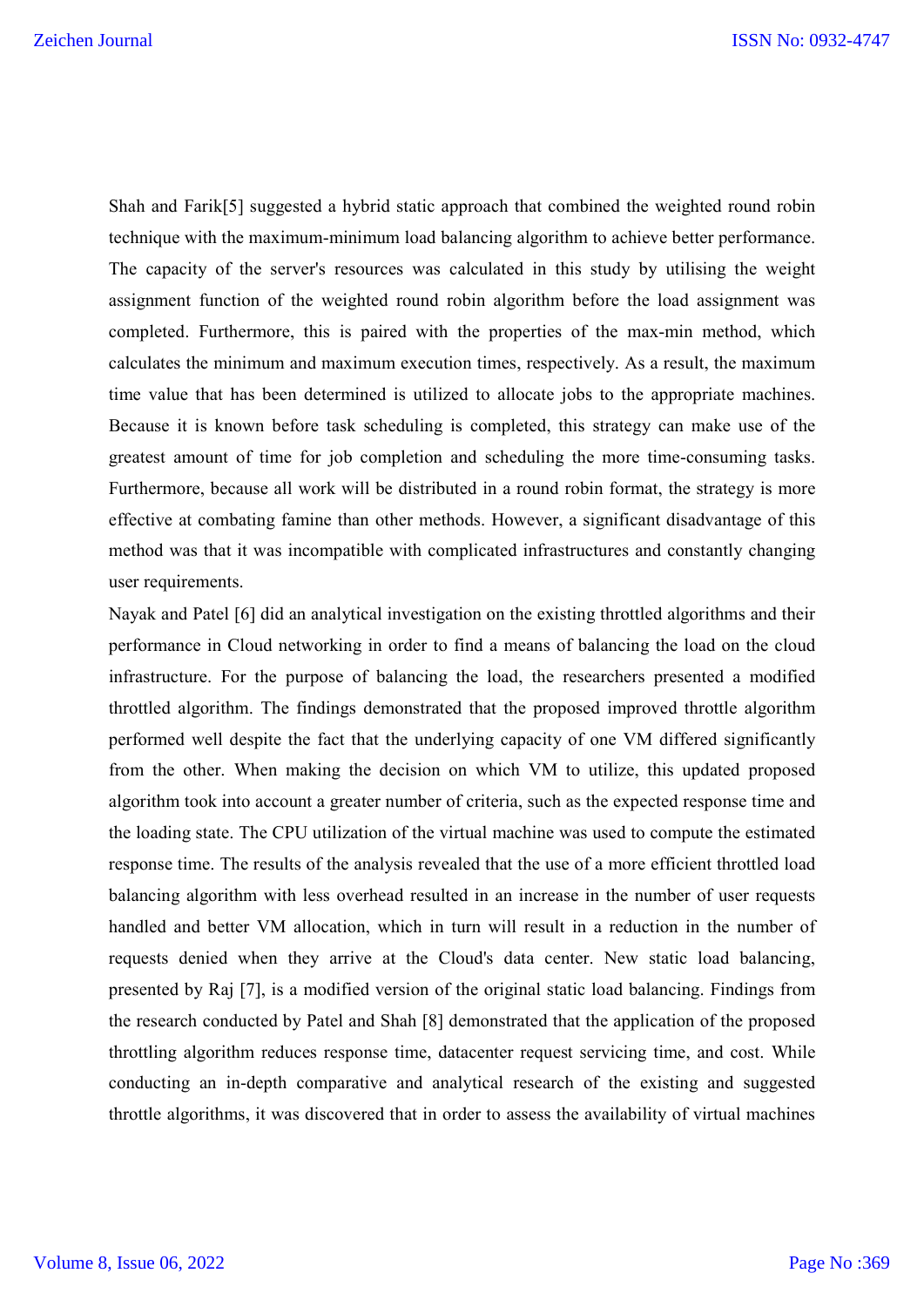for exact decision making, more load balancing factors should be included. Furthermore, the proposed algorithm's implementation in a variety of various hardware configurations must be tested as well.

For distributing incoming jobs equitably among the servers or virtual machines, Domanlal and Reddy [9] introduced a locally optimized load balancing solution named Equally Spread Current Execution algorithm (ESCEL) algorithm, which they called the Equally Spread Current Execution algorithm. The technique necessitates the use of a load balancer that can keep track of the jobs that are possible. The basic role of a load balancer is to place jobs in a job pool and assign them to discrete virtual machines (VMs) in a cluster. The new jobs are assigned to distinct virtual machines (VMs) once they have been monitored on a regular basis by the balancer in the work queue. Because of the way the load balancer handles the list of tasks that are given to virtual servers, it is able to identify any free VMs that need to be assigned to new tasks immediately.

For Cloud environments, Singh et al. [10] proposed an Autonomous Agent Based Load Balancing (A2LB) algorithm that provided dynamic load balancing through the use of autonomous agents. The proposed method, which is already in place, ensures an acceptable outcome for all parties involved. The proposed mechanism is based on the performance of two independent applications using two alternative techniques to conveyance, each of which has its own set of characteristics. As illustrated by the experimental results, a small number of apps may be used to modify the distribution of load among machines as a result of this. As a result, in large-scale simulations, it is possible to anticipate better performance when using a distribution strategy.

#### **3. Problem Definition**

The cloud computing is an enormous appropriated framework which uses dispersed assets to convey a support of the end clients. Henceforth giving adequate response time to end clients, introduces a significant obstacle in achievement of distributed computing. This can be taken care of through an appropriate load balancing algorithm. This will build the accessibility and will improve the customer satisfaction.

## **4. Methodology**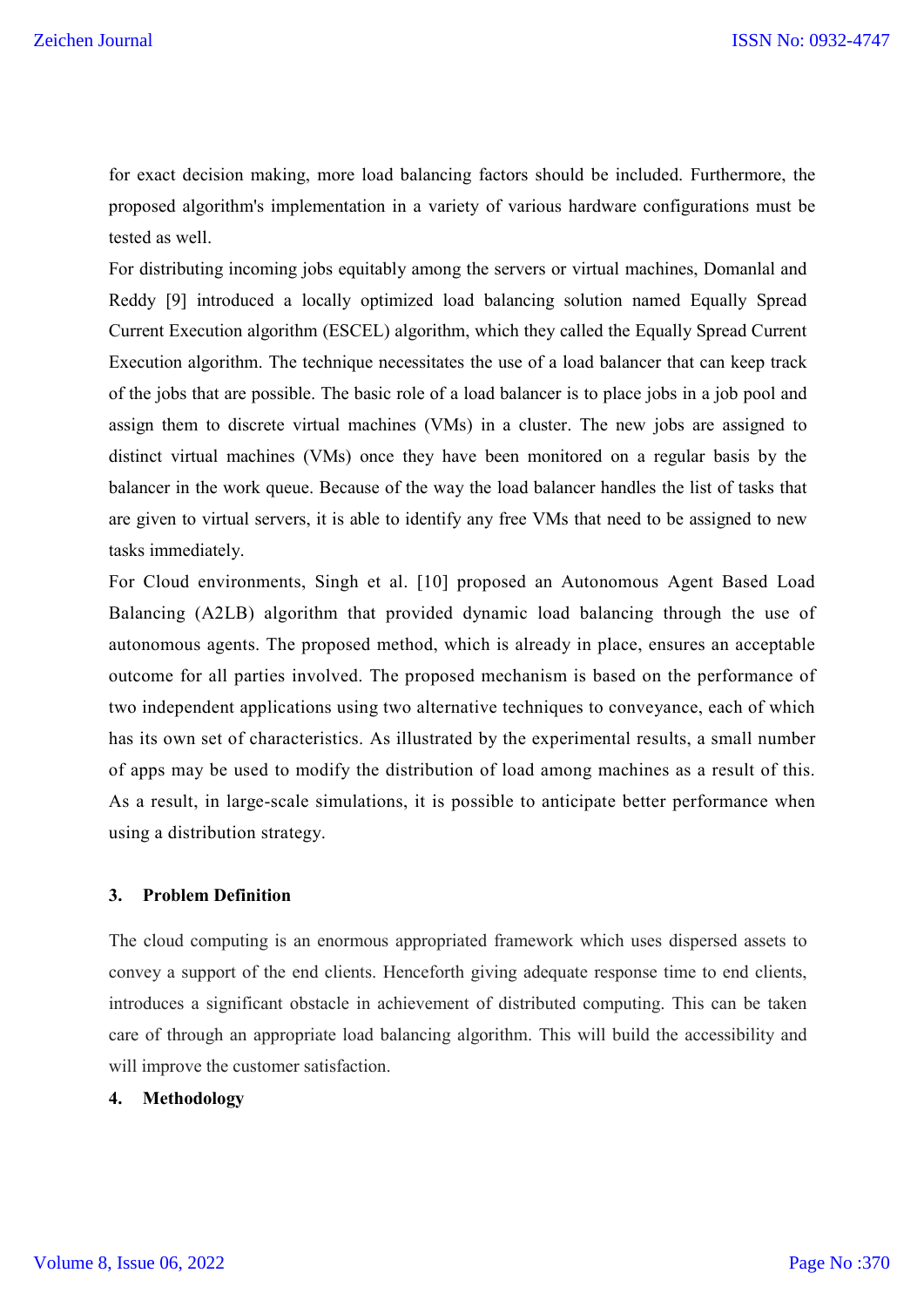In this particular section we have proposed a new Dynamic load balancing algorithm.

# **Input: a set ofdata centers requests and virtual machines**

## **Output:Requests from data centers are allocated to virtual machines**

#### **Process:**

- 1. The algorithm maintains a list of all the virtual machines available with their Status(Status will be either BUSY or AVAILABLE), Minimum Response Time and Throughput.
- 2. If a request is received by the data center controller, the data center controller forwards the request to dynamic load balancing algorithms. Dynamic load balancing algorithm sorts the available virtual machines on the basis of minimum response time and throughput.

For each user request repeat step 3 to 5

- 3. If more than one Virtual Machine AVAILABLE, Then Allocate the VM with maximum throughput to user request. If single Virtual Machine AVAILABLE then allocate machine to user request.
	- o Then the algorithm sends the VM id of that machine to the data centre controller
	- o Data centre controller sends a request to that virtual machine
	- o Data centre controller sends a notification of this new allocation to the dynamic load balancing algorithm
	- o The algorithm updates the list of virtual machines accordingly.
- 4. If VM is not available
	- o If the priority of the new request is greater than the priority of the executing request, then the executing request is switched by the new request and placed in Queue. Virtual machine with highest possible throughput is allocated to higher priority request.
	- o Else request will be placed in waiting queue
- 5. When the virtual machine finishes the request.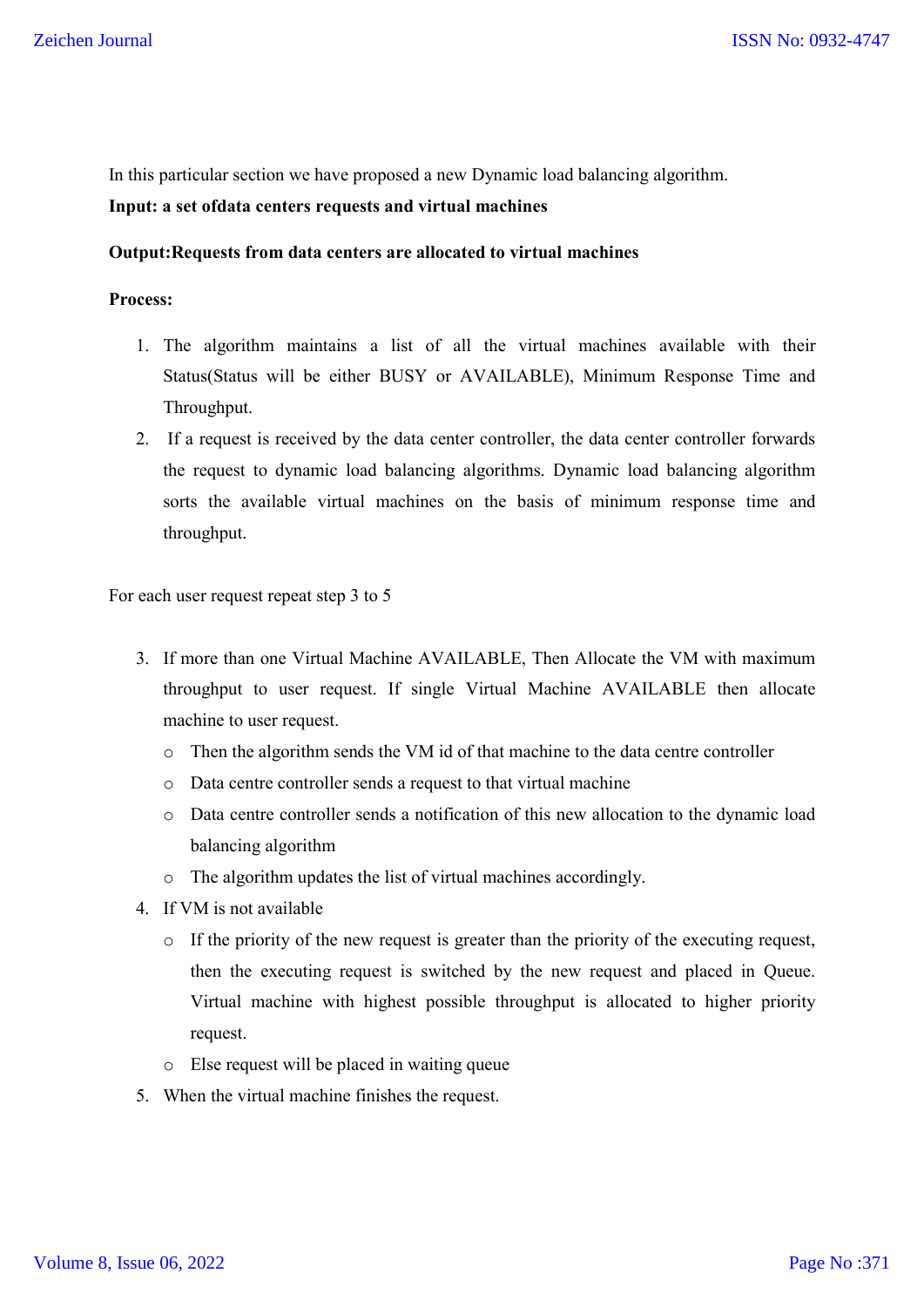- The data centre controller sends a notification to dynamic algorithm that the vm id has finished the request.
- The algorithm updates the list of virtual machines accordingly.

## **4. Result Analysis**

.

The Cloud Analyst simulation tool is used for the experimental work.This particular section highlights the results of proposed Dynamic load balancing algorithm and ACO load balancing algorithm.To configure the simulation and carry out the experimental work on cloud analyst we have used 3 data centers, 30 User bases and 20 virtual machines.

The results of ACO and Dynamic load balancing algorithms in terms of response time are shown below:

**Overall Response Time Summary** 

|                              | $Avg$ (ms) | Min (ms) | Max(ms) |
|------------------------------|------------|----------|---------|
| Overall response time:       | 300.23     | 222.26   | 1474.52 |
| Data Center processing time: | 0.61       | 0.02     | 1201.51 |

#### **Figure 1: Result Summary of Ant colony Optimization**

The results of Dynamic Proposed algorithm are shown below in figure 5

## **Overall Response Time Summary**

|                              | $Avg$ (ms) | Min (ms) | Max(ms) |
|------------------------------|------------|----------|---------|
| Overall response time:       | 300.16     | 222.51   | 389.02  |
| Data Center processing time: | 0.54       | 0.02     | .29     |

## **Figure 2: Result Summary of Dynamic ProposedAlgorithm**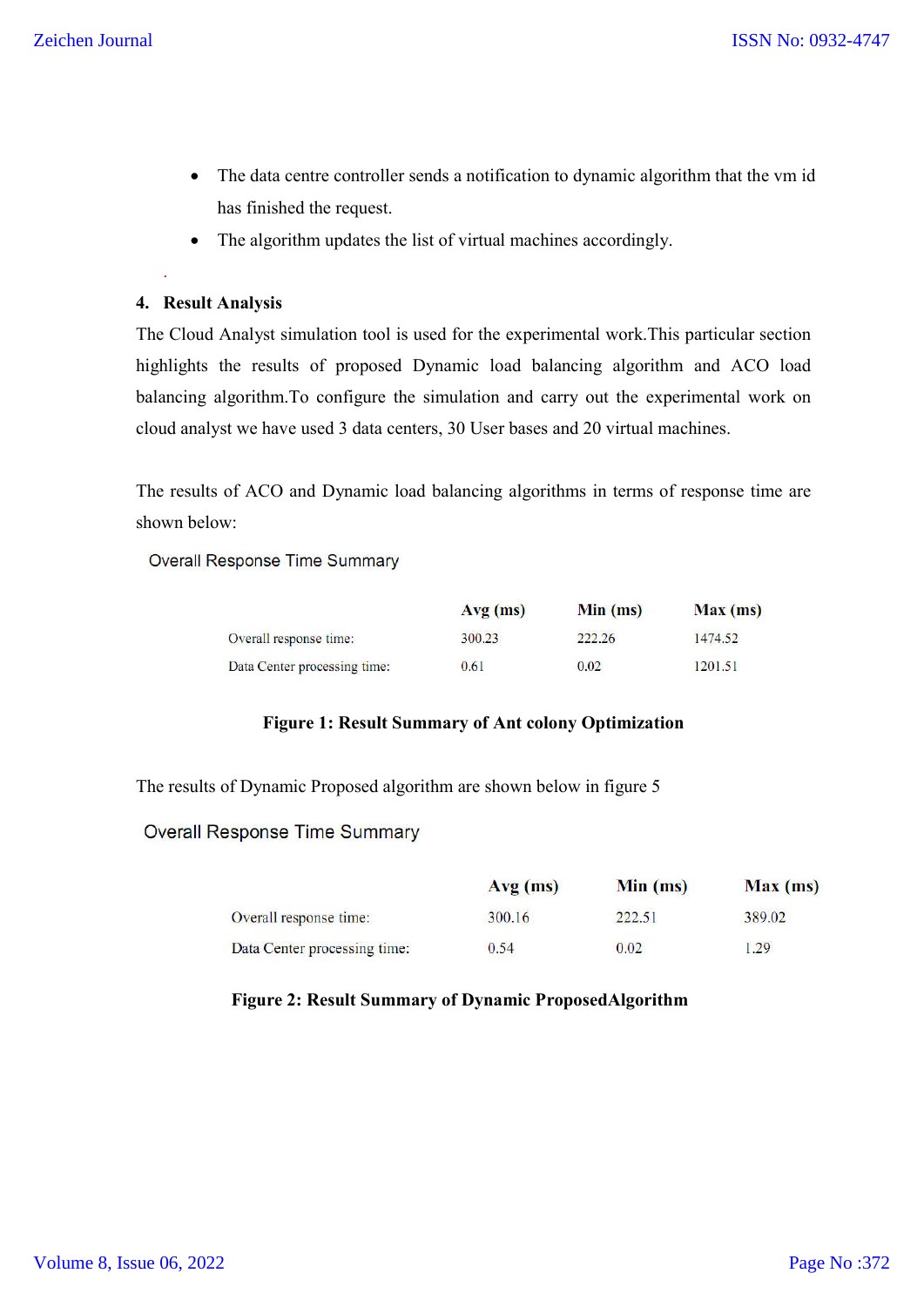| <b>Algorith</b><br>m | <b>Overall Response Time Avg</b><br>(ms) | <b>Overall Response Time Min</b><br>(ms) | <b>Overall Response Time Max</b><br>(ms |
|----------------------|------------------------------------------|------------------------------------------|-----------------------------------------|
| Ant                  |                                          |                                          |                                         |
| Colony               | 300.23                                   | 222.26                                   | 1474.52                                 |
| Dynamic              | 300.16                                   | 222.51                                   | 389.02                                  |

The result summary of both the algorithms can be seen in the table below:

#### **Table 1: Comparative Results of Dynamic & ACO Load Balancing Algorithms**

The results above shows that the Dynamic load balancing algorithm is performing better in terms of response time as compared to ACO load balancing algorithm.

## **5. Conclusion**

Cloud Computing provides IT resources via internet and the basis of pricing is pay as you go which means you have to pay according to the usage of resources. The less resources you use, the less you pay and the more resources you use, the more you pay. This is just like we use electricity at our homes. As cloud computing has many benefits, more and more customers are availing the cloud services. With the greater number of customers, the greater is the strain on cloud service providers. To cope up with this load on cloud environment it is very important to incorporate efficient load balancing policies. In this particular work we had proposed a new Dynamic load balancing algorithm for cloud environment and compared it with ACO load balancing algorithm. The experimental study is carried out on Cloud Analyst tool. In this study we found that the proposed Dynamic load balancing algorithmis performing better in terms of response time.

## **References**

[1]Zhang,Z.,&Zhang,X.(2010,May).Aloadbalancingmechanismbasedonantcolony and complexnetwork theory in opencloud computing federation. *In Proceeding ofIndustrialMechatronics and Automation(ICIMA), 20102ndInternationalConferenceon*  (Vol.2,pp.240-243).IEEE. [2]Sreenivas,V.,Prathap,M.,&Kemal,M.(2014,February).Loadbalancingtechniques: MajorchallengeinCloudComputing-asystematicreview.*InProceedingofElectronics and*

*Communication Systems (ICECS), 2014 International Conference on (pp. 1-6). IEEE.*